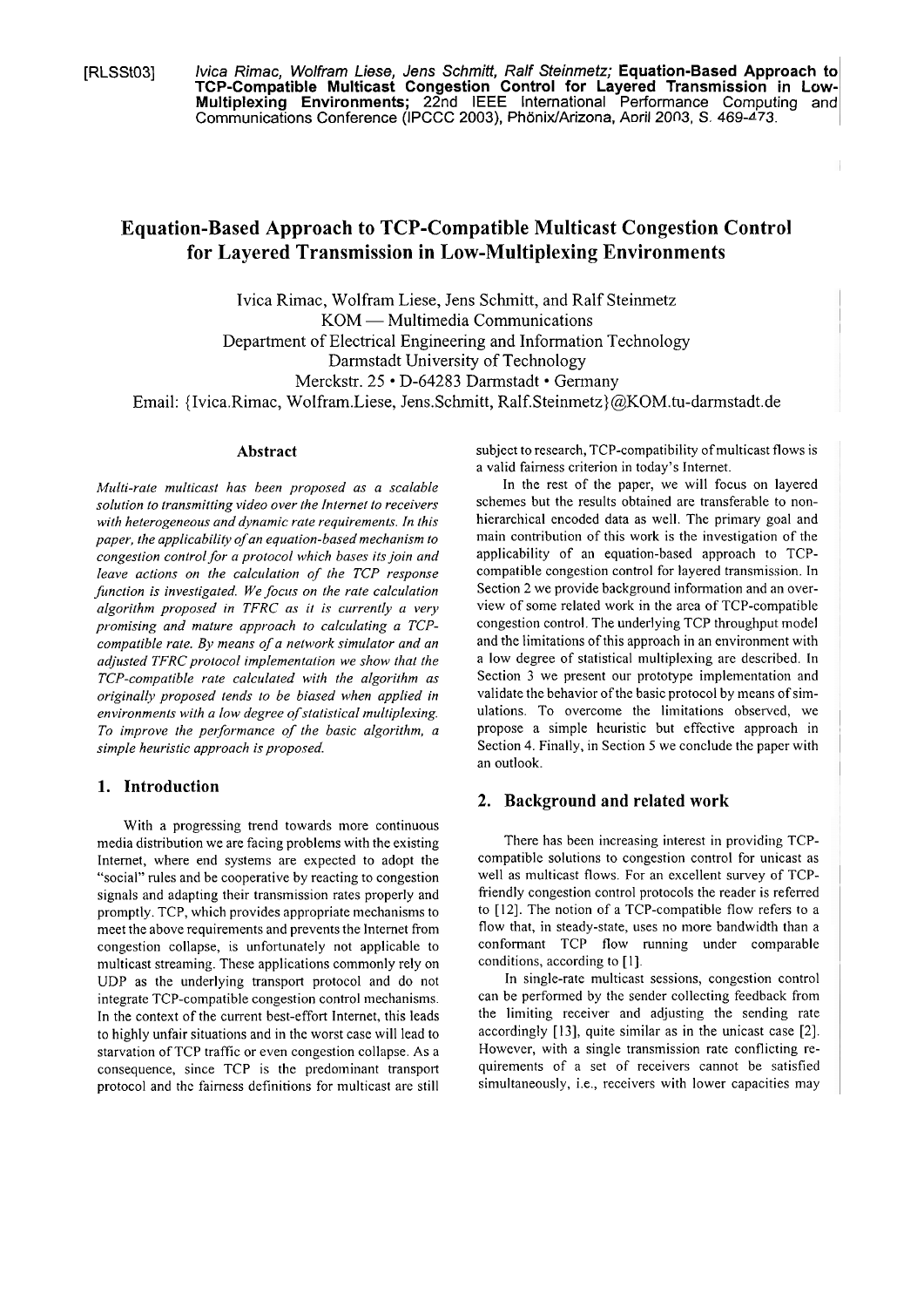suffer congestion while others may have their capacities underutilized.

One of the first working examples of layered multicast transmission in the Intemet was Receiver-driven Layered Multicast (RLM) developed by McCanne et al. [5]. The use of RLM to control congestion is problematic since RLM's mechanisms of adding or dropping a single layer based on the detection of packet loss are not TCP-compatible. Vicisano et al. address this problem in their work on Receiver-driven Layered Congestion Control (RLC) [I I], which is based on exponentially dimensioned layer sizes, and generation of periodic bursts for bandwidth inference. The limitations of both protocols, RLM and RLC, are presented in [3], which are namely the inference mechanism and speed of convergence among others.

lnstead of probing for available bandwidth, Turletti et al. [10], Tan and Zakhor [9], Sisalem and Wolisz [8], and Liu et al. [4] use a TCP response function to adjust the rate, which has been derived in [6]. Following this basic approach, we have developed an equation-based congestion control for layered multicast, which is based on the TCP throughput model and rate calculation algorithm as used in TFRC [2] and TFMCC [13]. Both protocols are accepted as quite promising solutions for the delivery of continuous media via unicast and single-rate multicast, respectively.

## **2.1 TCP throughput model**

The steady-state TCP throughput according to the TCP model is calculated as a function of the round-trip time  $t_{RTT}$ , packet size *s*, and the steady-state loss rate *p*:

$$
T_{TCP} = \frac{s}{t_{RTT} \left( \sqrt{\frac{2p}{3}} + 12\sqrt{\frac{3p}{8}p(1+32p^2)} \right)}
$$
(1)

The obvious way to measure the loss rate is as a loss fraction calculated by dividing the number of packets that were lost by the number of packets transmitted. However, this does not accurately model the behavior of recent TCP implementations (NewReno, Sack), which halve the congestion window only once in response to several losses in a window of data. As a consequence, the loss rate measures the loss event rate rather than the packet loss rate. A loss event is defined as one or more losses during a round-trip time. The loss event rate can then be defined as  $p = 1/n_{\tau}$ with  $n_{\tau}$  denoting the number of packets transmitted in the time r between two consecutive loss events.

To prevent rate oscillations, it is necessary to accurately measure and smooth loss and round-trip time values. Appropriate filters are presented and evaluated in [2], and since our implementation is based on TFRC, we refer to its original algorithms and parameters.

## **2.2 Limitations of the model**

The TCP throughput model described in Section 2.1 assumes that both the round-trip time and the loss event rate are independent of the sending rate. This holds in environments with a high level of statistical multiplcxing. But when only few flows share a bottleneck link, changes to the sending rate alter the conditions at the bottleneck link, which in turn can render the equation invalid. In our simulations we observed that the loss rate varies significantly with the sending rate, while the impact on the round-trip time is comparably low.

#### **3. Basic approach**

Our goal is to investigate the practicability of the TCP throughput equation for layered multicast in principle. For this purpose, we use the network simulator ns-2. To our knowledge, an implementation of a multicast protocol which could serve the purpose does not exist. But since at this Stage we are only interested in the performance of the rate calculation algorithm based on the underlying control function, we modified the ns-2 code of TFRC. In the following, we refer to the modified protocol as L-TFRC. In contrast to the original implementation, in L-TFRC the sending rate  $r_{send}$  can only be coarse-grained adjusted to bending rate  $r_{send}$  can only be coarse-grained adjusted to one of the discrete rates  $(L_1,..., L_m)$  with  $L_i = \sum_i l_i$ , where *m* denotes the number of layers and  $l_i$  the size of the jth layer. It is obvious that with a larger number of layers  $m$ , the scheme becomes fine-grained, which improves fairness. On the other hand, since this increases the overhead and complexity of the scheme, as a trade-off our scheme provides  $m = 3$  possible sending rates [7].

## **3.1 Functionality**

The basic functionality of L-TFRC is as follows:

- **1.** The session Starts with the transmission of the first layer for a fixed time interval  $t_{start}$ , to get an estimate of the current loss rate and round-trip-time.
- 2. The receiver measures and updates the loss event rate  $p$  and reports this value to the sender.
- **3.** The sender measures the round-trip time and calculates the TCP-compatible rate  $r_{calc}$  according to the chosen TCP equation.
- 4. Depending on the value of  $r_{calc}$ , the sending rate is set to  $r_{send} = \max(L_i \mid L_i \leq r_{calc}).$
- 5.  $2-4$  are repeated until the end of the session.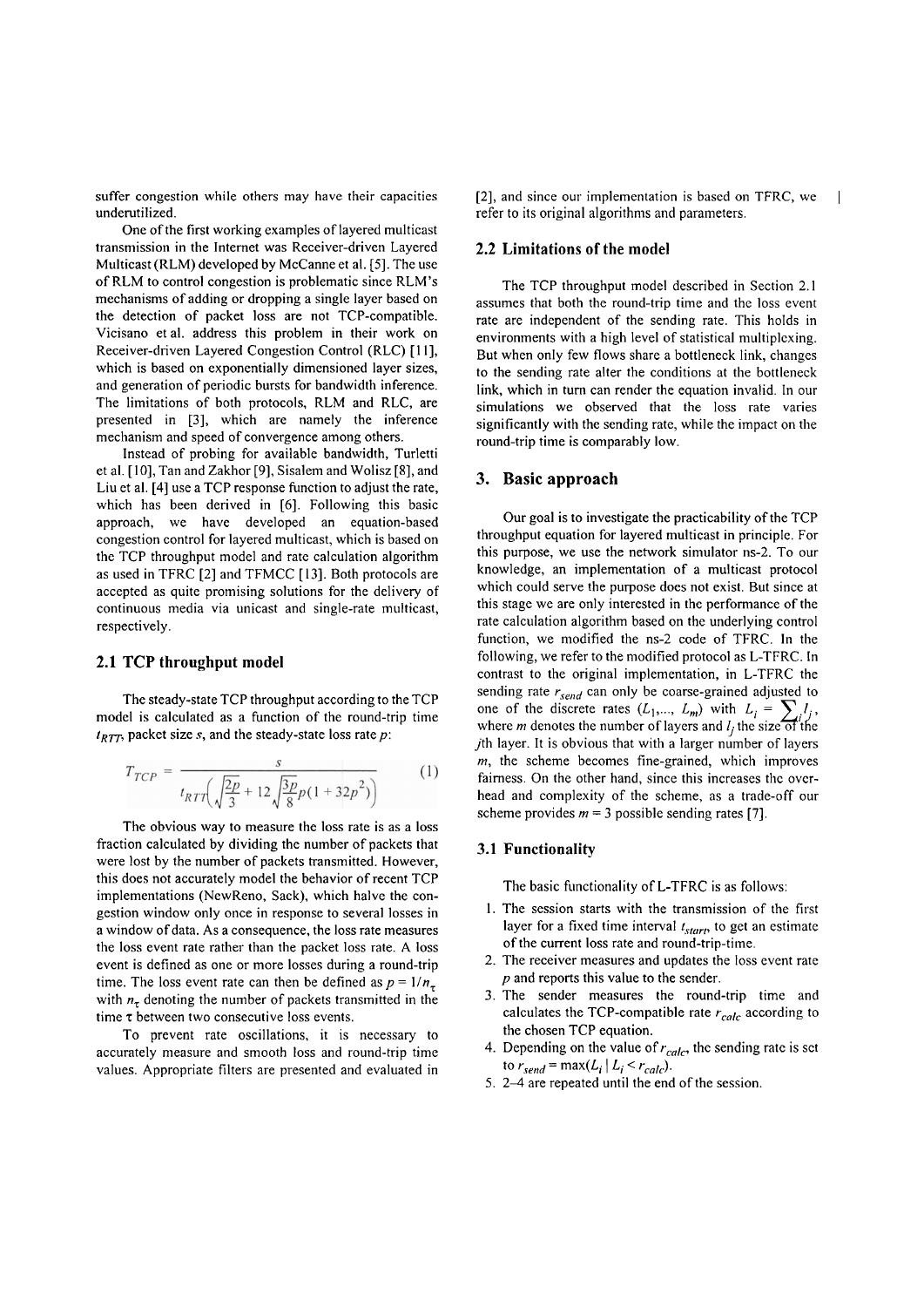#### **3.2 Simulation configuration**

All our simulations were conducted using the network simulator ns-2. The network topology we used is the single bottleneck ("dumbbell") as shown in Figure 1. It consists of one L-TFRC source and receiver pair with **m** = 3 layers, and a varying number of competing TCP NewReno instances. All access links have a delay of 5 ms, and they are sufficiently provisioned to ensure that packet drops due to congestion occur only at the bottleneck link from Rl to R2. The bottleneck link is configured to have a bandwidth of  $B = 2.5$  Mbps and a propagation delay of 20 ms with a RED Queue and FIFO scheduling. The buffer size is 20 packets and the packet size of all flows are set to 1,000 bytes.



## **3.3 Simulation results**

The objective of our initial simulation is to capture the principle steady-state behavior and transient behavior of the L-TFRC protocol. We set the sizes of the three layers such that  $r_{send} \in \{L_i | L_i = 0, 2 \cdot 2^{i-1} \cdot B, i = 1, 3\}$ . In order to examine the transient behavior, we change the number of competing flows from  $n = 2$  to  $n = 1$ , and finally back to  $n = 2$ . Furthermore, to study the steady-state behavior, we keep each condition for a fixed time of 200 s starting at  $t = 0.$ 



Figure 2: Transient and steady-state behavior of the basic L-TFRC when competing with a changing number of flows.

As demonstrated in Figure 2, L-TFRC seems to adapt to changing conditions appropriately, but in steady-state oscillates heavily between layer  $i$  and  $i+1$  if  $L_i \le r_{fair} < L_{i+1}$ . Since the layers are distributed coarsegrained, in a streaming scenario this effect leads to pronounced oscillatory leaps in display quality, which is <sup>~</sup> annoying for the user and should be reduced as much as possible.

To gain insight in the underlying reason for the steadystate effects described above, in the next simulation scenario one L-TFRC instance is competing with a single TCP instance. As this simple scenario is far from a statistical multiplexing environment, our interest is to study the rate calculation algorithm of the TFRC protocol implementation in cases where the sending rate differs from the fair share. Thus, the sending rate is set to each of the rates  $r_{send} \in \{L_i | L_i = 0, 25 \cdot i \cdot B, i = 1..3\}$  for a certain time interval in order to find the value, the algorithm converges to. We start sending at  $I = 10$  s with  $L_1$ , continue with  $L_2$  at  $t = 140$  s, and  $L_3$  at  $t = 270$  s until  $t = 400$  s.





The calculated rate in Figure 3 shows a quite pronounced variance, which would render solid join and leave decisions of the receivers difticult. This effect can be reduced through adjustment of the smoothing filters, in turn negatively impacting the responsiveness of the protocol. But neglecting the variance, the mean value of the calculated tends tobe biased, a second effect which we are very interested in. When  $r_{send}$  is close to the fair share, the algorithm produces quite good estimations, whereas when the sending rate is below or above the fair rate, thc calculated value is overestimated or underestimated, respectively. This is a quite important observation since with a layered transmission, where only few discrcte sending rates are possible, we cannot assume the cumulative rates  $L_i$  to match the fair share. In general, the sending rate will be biased to a lower value since for the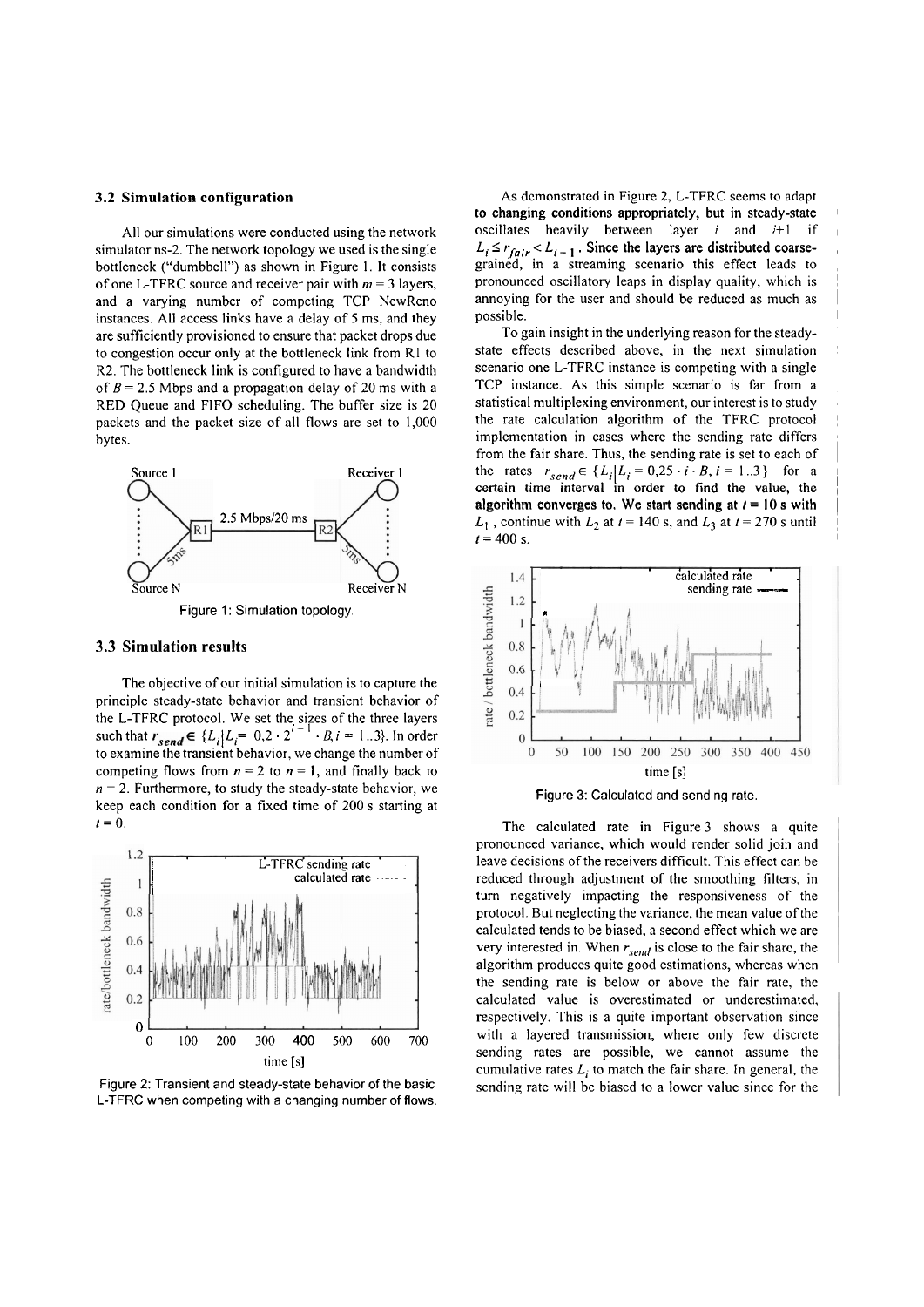purpose of TCP compatibility  $r_{send} = \max(L_i \mid L_i \le r_{fair})$ should hold. Nevertheless, the erroneous estimation of the calculated rate will result in unwanted join and leave actions leading to the already observed oscillation between  $L_i$  and  $L_{i+1}$  such that  $L_i \leq r_{fair} < L_{i+1}$ .

To further investigate the dependency of the calculated on the sending rate, in the next simulation we vary the latter such that  $r_{send} = i \cdot 0.05 \cdot B$ , where B denotes the bottleneck bandwidth and  $i \in [1,19]$ . We repeat this simulation for a different nuniber **n** of competing TCP flows.



Figure 4: Impact of the sending rate on the calculated rate

Figure 4 quantifies the already noticed impact of the sending on the calculated rate. It shows that as the number of concurrent Cross traffic flows increases, the effect reduces. Furtermore, in our simulations we observed that the impact of the sending rate on the loss event rate and its variance are much more pronounced than the impact on the round-trip time and its variance. For this reason, in our further investigations we focus on the loss event rate neglecting the round-trip time.

## **4. Improved approach**

To prevent the described join and leave actions due to rate over- and underestimation, we propose to enhance thc estimation algorithm by means of a correction term. As the difference of estimated rate and the fair share is mainly the result of a loss event rate, which does not correspond to the actual calculated rate, we investigate a correction of the loss event rate based on linear interpolation. The key idea is to increasc or decrease the measured loss event rate as the calculated rate exceeds or undershoots the sending rate, respectively. The two fix points for the interpolation are the loss event rates measured at  $L_i$  and  $L_{i+1}$  where  $L_i \leq r_{calc} < L_{i+1}$ .

Let  $L_i$  and  $L_{i+1}$  denote the transmission rates such that  $L_i \leq r_{fair} < L_{i+1}$ . While receiving layers 1.*i*, due to the overestimation a join for layer  $(i+1)$  will be triggered. We store the loss event rate  $p_i$  at this moment. After a certain time, which is a function of the difference  $(L_{i+1} - r_{fair})$ , the increasing loss event rate forces a leave action from layer  $(i+1)$ . The measured loss event rate at this moment  $p_{i+1}$ corresponds to the loss event rate for  $L_{i+1}$ . Both values,  $p_i$ and  $p_{i+1}$ , are used in the following correction term to estimate the new loss event rates for calculated rates between  $L_i$  and  $L_{i+1}$ :

$$
p_{corrected} = p + \frac{r_{calc} - L_i}{L_{i+1} - L_i}(p_{i+1} - p_i) \quad , \tag{2}
$$

where  $r_{calc}$  denotes the last calculated rate,  $p$  the current loss event rate as estimated with the original algorithm, and *Pcorrected* its corrected value. The value of  $p_{corrected}$  is then used to calculate the TCP-compatible rate  $r_{calc}$  with the TCP throughput formula.

This approach mimics a linear increase of the loss rate from  $p_i$  to  $p_{i+1}$  for a calculated rate augmenting from  $L_i$  to  $L_{i+1}$ . As the loss event rate directly influences the value of the calculated rate, the overestimation should be prevented. We note that in environments, where the loss rate is independent of the sending rate, the term  $(p_{i+1} - p_i)$  equals zero and thus the correction has no influence on the original TFRC loss estimation.

#### **4.1 Simulations**

In the following simulations we keep the configuration as already introduced in Section 3.2. As with the basic approach, in the first simulation we Set the sizes of the three layers such that  $r_{send} \in \{L_i | L_i = 0, 2 \cdot 2^{i-1} \cdot B_i = 1..3\}.$ The simulation starts at  $t = 0$  with one  $n = 1$  competing flow, changes to  $n = 2$  at  $t = 200$ , and back to  $n = 1$  $t = 400$  s. In order to reduce level leaps due to the high variance, we applied a simple smoothing filter for the calculated rate.

Figure 5 and Figure 6 demonstrate the calculated rate and the resulting behavior of thc basic L-TFRC without correction and the enhanced version with correction term, respectively. In both cases the L-TFRC instances follow the changing condition. The basic approach again shows frequent oscillations between the two levels. But the improved protocol needs only one leap to the higher level and back to get the parameters for the correction term and then acts quite smooth. The mechanism at every sending level works quite the Same as previously described such that in each time interval the corrected value is close to the fair share rate